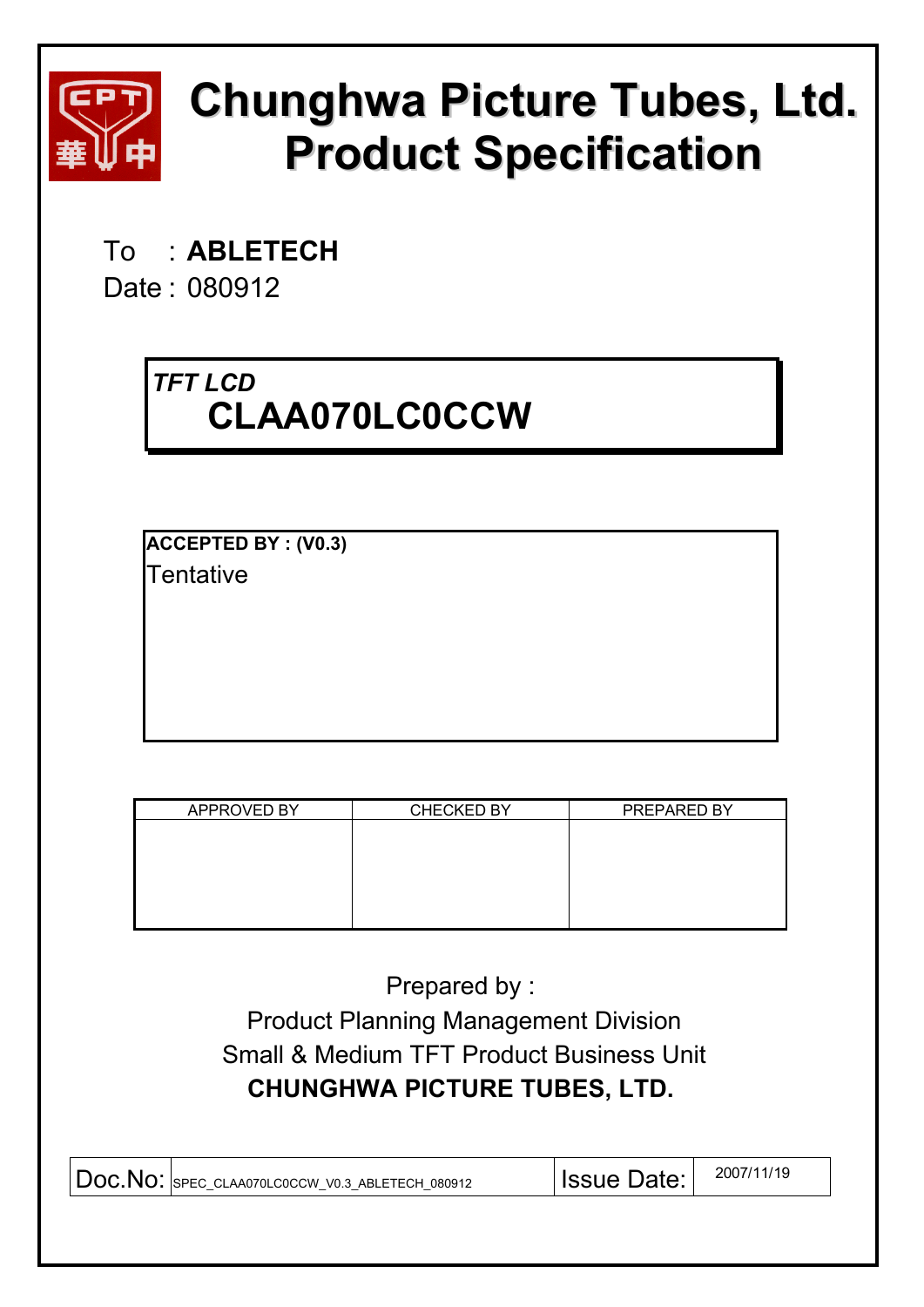# **REVISION STATUS**

| <b>Revision</b><br><b>Notice</b> | Description                                     | Page                     | Rev. Date  |
|----------------------------------|-------------------------------------------------|--------------------------|------------|
| $0.0\,$                          | First revision(Tentative)                       | $\qquad \qquad \qquad -$ | 2007/4/17  |
| 0.1                              | Revise MIN Luminance<br>Revise Color Coordinate | 16                       | 2007/5/4   |
| 0.2                              | Add the module weight                           | 4                        | 2007/08/17 |
| 0.2                              | Revise the response time                        | 16                       | 2007/08/17 |
| 0.3                              | Revise the minimum Luminance to 198 cd/m2       | 16                       | 2007/11/19 |
|                                  |                                                 |                          |            |
|                                  |                                                 |                          |            |
|                                  |                                                 |                          |            |
|                                  |                                                 |                          |            |
|                                  |                                                 |                          |            |
|                                  |                                                 |                          |            |
|                                  |                                                 |                          |            |
|                                  |                                                 |                          |            |
|                                  |                                                 |                          |            |
|                                  |                                                 |                          |            |
|                                  |                                                 |                          |            |
|                                  |                                                 |                          |            |
|                                  |                                                 |                          |            |
|                                  |                                                 |                          |            |
|                                  |                                                 |                          |            |
|                                  |                                                 |                          |            |
|                                  |                                                 |                          |            |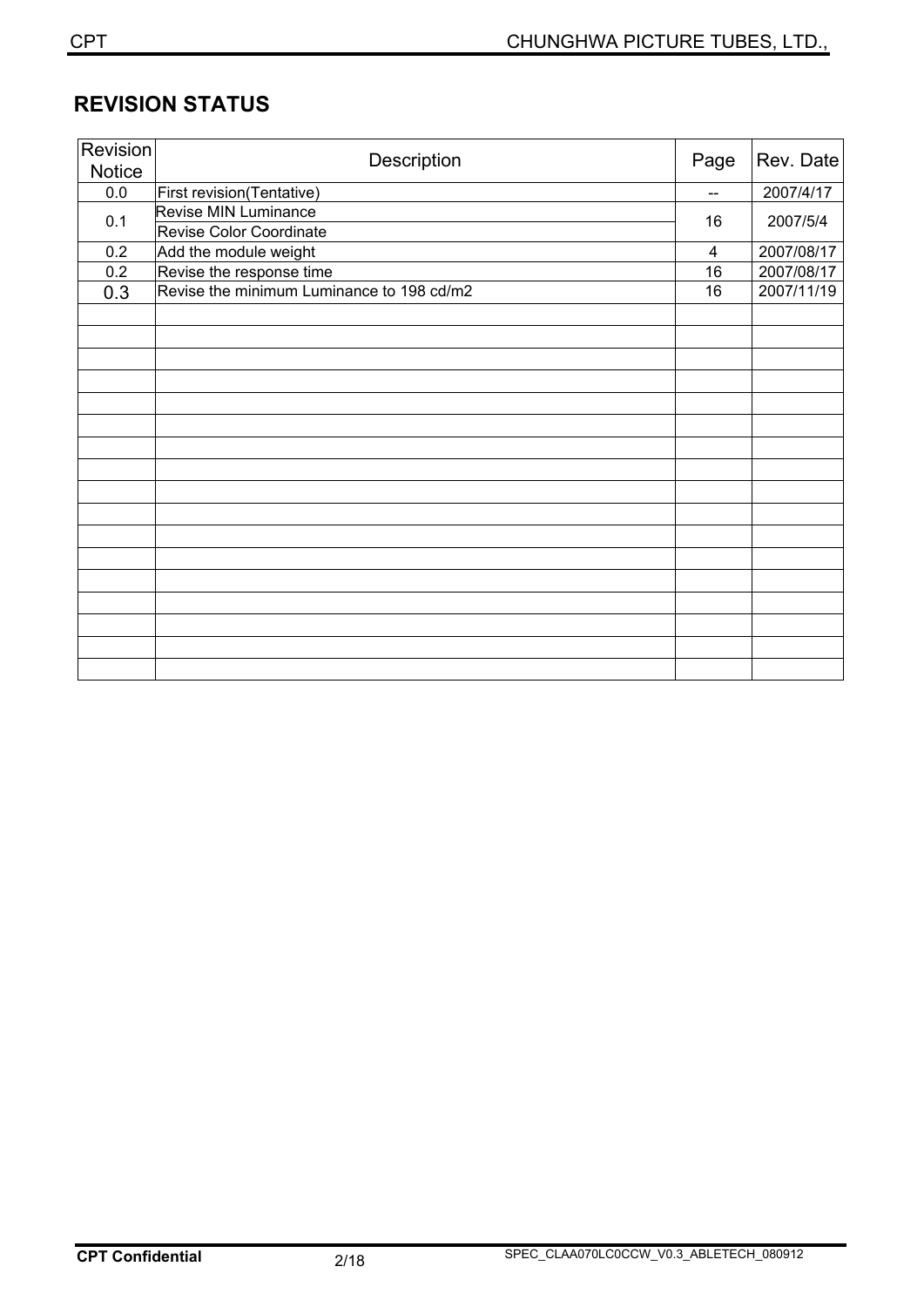# **CONTENTS**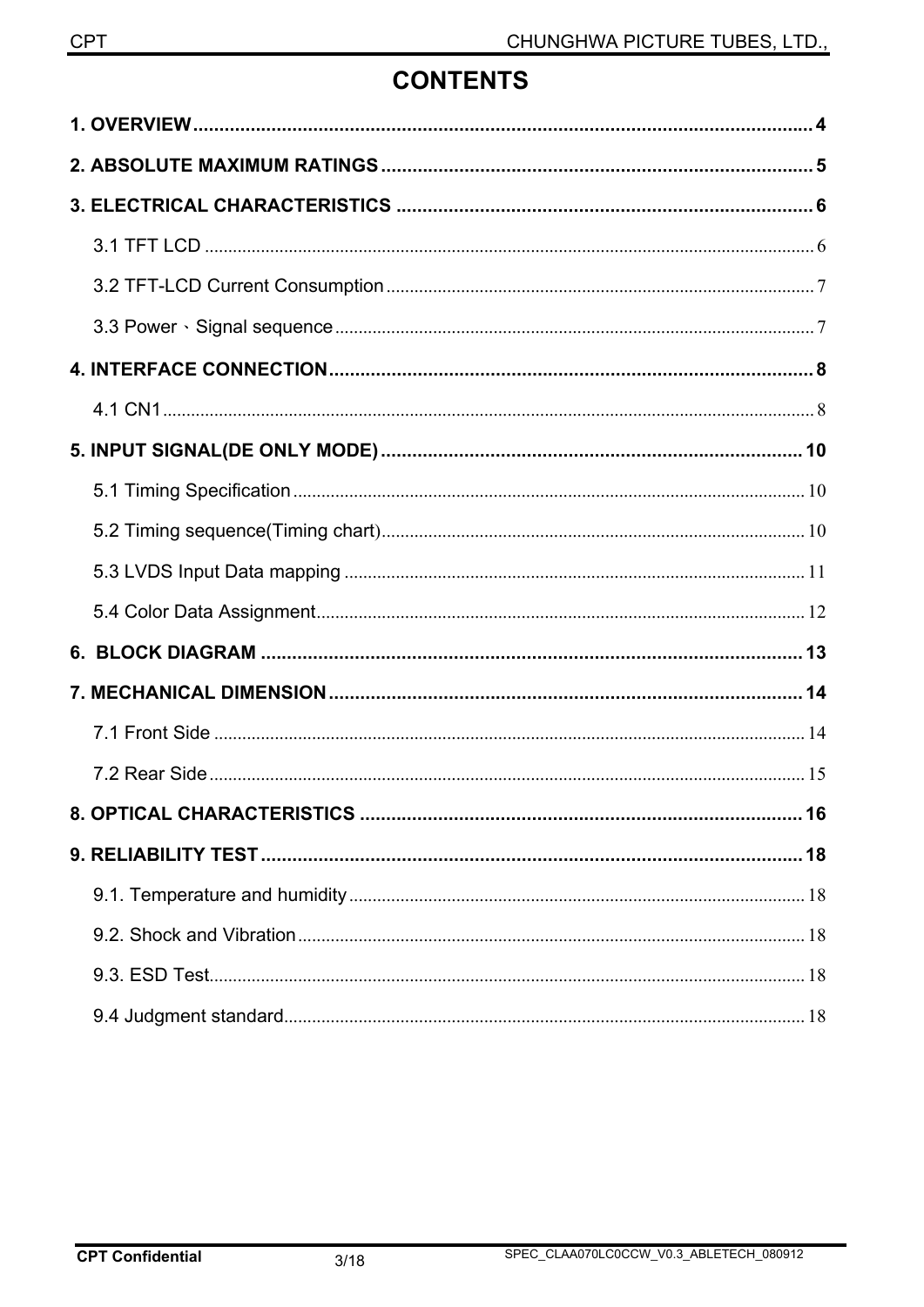### **1. OVERVIEW**

CLAA070LC0CCW is 17.67cm (7") color TFT-LCD(Thin Film Transistor Liquid Crystal Display) module.Composed of LCD panel,driver ICs,control circuit,and LED backlight.

The 7.0"screen produces a high resolution image that is composed of 800×480 pixel elements in a stripe arrangement.Display 262K colors by 6 Bit R.G.B signal input. The LCD is drivered by a single input voltage  $(3.3 \text{ V})$ . The LED backlight is drivered by 5 V input voltage.

General specifications are summarized in the following table :

| <b>ITEM</b>                        | <b>SPECIFICATION</b>         |
|------------------------------------|------------------------------|
| Display Area (mm)                  | 152.4(W)×91.44(H)            |
| Number of Pixels                   | 800(H)×3(RGB)×480(V)         |
| Pixel Pitch (mm)                   | $0.1905(H) \times 0.1905(V)$ |
| <b>Color Pixel Arrangement</b>     | <b>RGB</b> vertical stripe   |
| Display Mode                       | Normally white               |
| Number of colors                   | 262,144                      |
| <b>Viewing Direction</b>           | 6 o'clock                    |
| Response Time (Tr+Tf)              | 20ms                         |
| Brightness(cd/m <sup>2</sup> )     | 220nit(typ)                  |
| Viewing Angle(BL on, $CR \ge 10$ ) | 140 degree(H) , 110degree(V) |
| Electrical Interface(data)         | <b>LVDS</b>                  |
| Power consumption                  | 2.0W(Typ)                    |
| Outline Dimension(in mm)           | 165(W)×104(H)×5(D)           |
| Weight(g)                          | $110$ (typ)                  |
| <b>BL</b> unit                     | LED                          |
| <b>Surface Treament</b>            | Anti-Glare, Hardness: 3H     |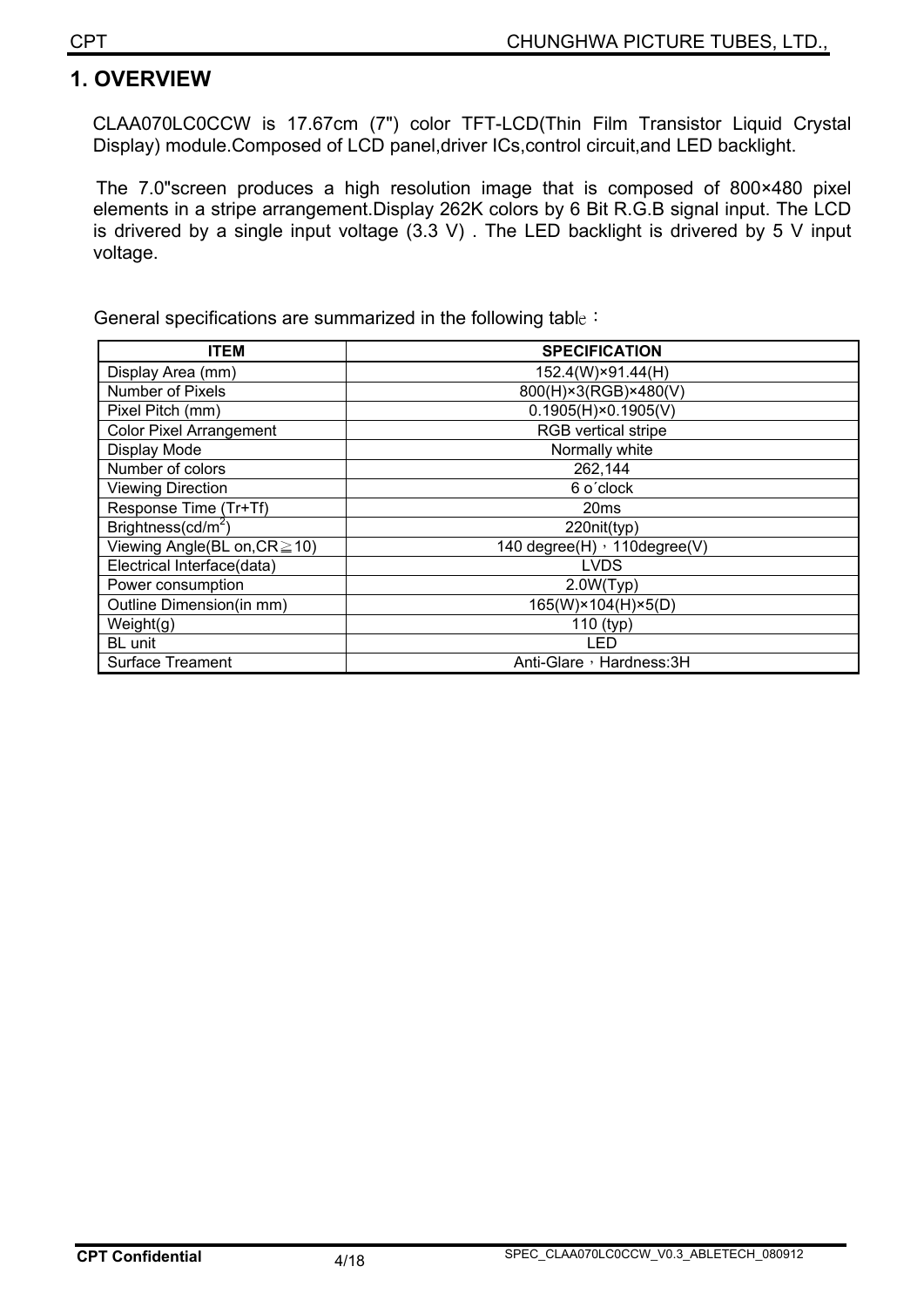# **2. ABSOLUTE MAXIMUM RATINGS**

| <b>Item</b>               | <b>Symbol</b>        | Min.   | Max.      | Unit | <b>Note</b> |
|---------------------------|----------------------|--------|-----------|------|-------------|
| Power Supply Voltage      | Vcc                  | $-0.3$ | 4.0       |      |             |
|                           | RxIN0+ ~ RxIN2+      |        |           |      |             |
| Signal Input Voltage      | RxIN0- ~ RxIN2-      | $-0.3$ | $Vcc+0.3$ |      |             |
|                           | <b>Rx CLK IN +/-</b> |        |           |      |             |
| <b>Static Electricity</b> | <b>VESDc</b>         | $-200$ | $+200$    |      | [Note1]     |
|                           | <b>VESDm</b>         | -15K   | $+15K$    |      |             |
| <b>ICC Rush Current</b>   | <b>IRUSH</b>         |        |           |      | 【Note2】     |

#### [Note]

[Note1] Test Condition: IEC 61000-4-2,

VESDc : Contact discharge to input connector

VESDm: Discontact discharge to module

[Note2] Control signal:High(+3.3V) $\rightarrow$ Low(GND)

Supply Voltage of rising time should be from R3 and C2 tune to 550 us.

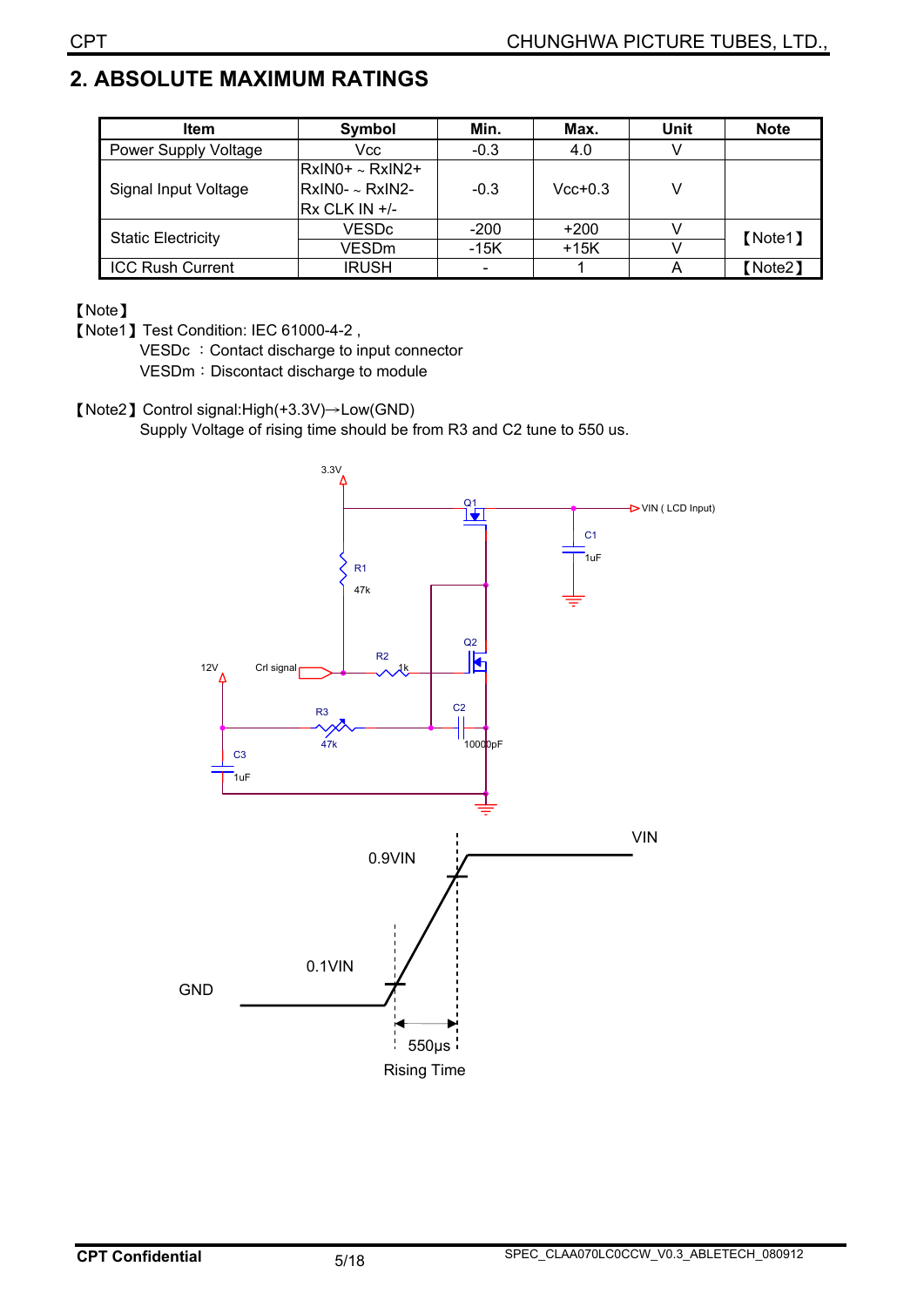# **3. ELECTRICAL CHARACTERISTICS**

#### 3.1 TFT LCD

|                              |                            |            |            |     |            |      | Ta=25 $\degree$ C      |
|------------------------------|----------------------------|------------|------------|-----|------------|------|------------------------|
|                              | Item                       | Symbol     | Min.       | Typ | Max.       | Unit | <b>Note</b>            |
| Power Supply Voltage For LCD |                            | <b>VCC</b> | 3.0        | 3.3 | 3.6        | V    | [Note1]                |
| Power Supply Voltage For LED |                            | VLED       | 4.5        | 5   | 5.5        | v    |                        |
|                              | Input Voltage              | VIN        | 0          |     | <b>VCC</b> | v    | [Note2]                |
|                              | Common Mode Voltage        | <b>VCM</b> | 1.08       | 1.2 | 1.32       | V    | [Note2]                |
| Logic Input Voltage          | Differential Input Voltage | <b>VID</b> | 250        | 350 | 450        | mV   | [Note2]                |
| $(LVDS:IN+,IN-)$             | Threshold Voltage(high)    | <b>VTH</b> |            |     | 100        | mV   | [Note2]<br>$VCM=+1.2V$ |
|                              | Threshold Voltage(low)     | <b>VTL</b> | $-100$     |     |            | mV   | [Note2]                |
| ADJ Input Voltage            | Threshold Voltage(high)    | VIH        | 3.0        |     | 3.3        | v    |                        |
|                              | Threshold Voltage(low)     | VIL        | <b>GND</b> |     | 0.3        | v    |                        |

#### [Note]:

**[Note1] VCC –dip codition:** 

- 1) When  $2.7 \text{ V} \leq \text{VCC} \leq 3.0 \text{ V} \cdot \text{td} \leq 10 \text{ ms}.$
- 2) VCC $>3.0V$ <sup>,</sup> VCC-dip condition should be same as VCC-turn-on condition.



#### [Note2] LVDS signal

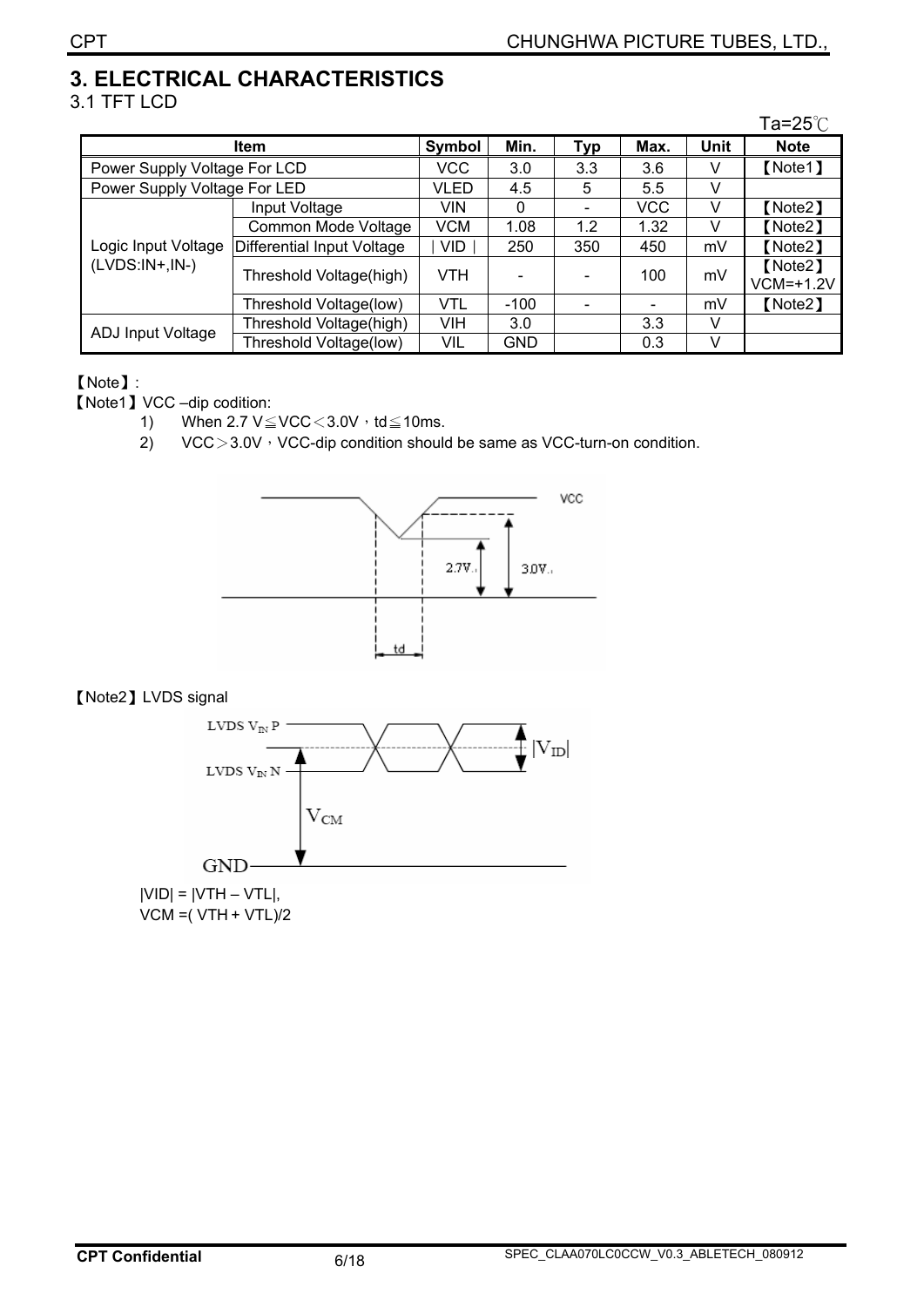#### 3.2 TFT-LCD Current Consumption

| ltem                         | Min.<br>Svmbol |       |     |     | Unit | <b>Note</b>  |
|------------------------------|----------------|-------|-----|-----|------|--------------|
| ∟CD⊺<br><b>Power Current</b> | ICC            | $- -$ | 150 | 200 | mA   | <b>Note1</b> |
| <b>LED Power Current</b>     | LED            | $-$   | 300 | 350 | mA   | 【Note2】      |

[Note1] Typical: Under 64 gray pattern Maximum: Under black pattern





(b)Black Pattern

[Note2] Typical: When VDD is 5V Maximum: When VDD is 4.5V

3.3 Power · Signal sequence

| t1 $\leq$ 10ms      | 1 sec $\leq$ t5 |
|---------------------|-----------------|
| $0<$ t2 50 ms       | 200ms≤t6        |
| $0<$ t3 $\leq$ 50ms | 200ms≤t7        |
| $0<$ t4 $\leq$ 10ms |                 |

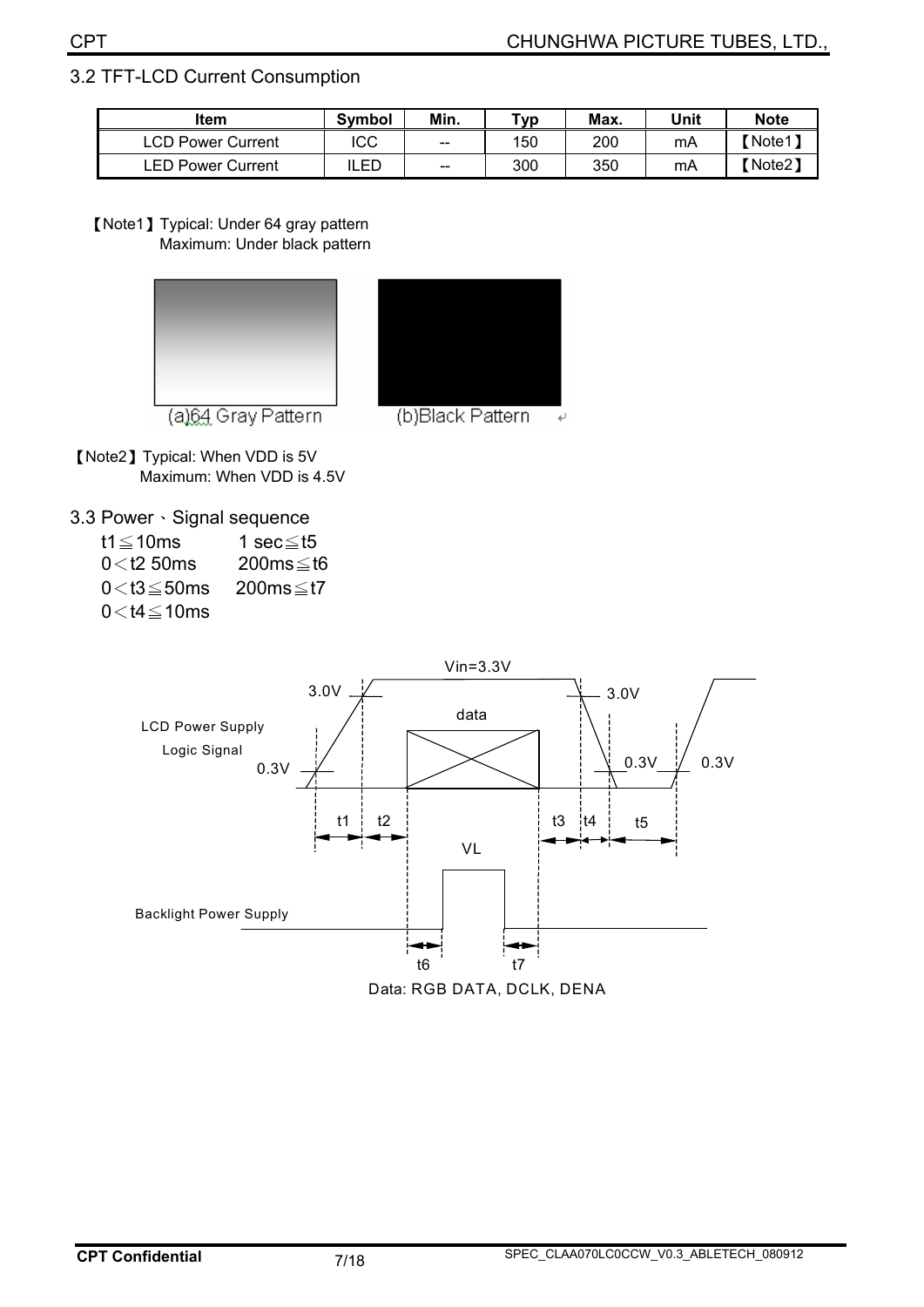### **4. INTERFACE CONNECTION**

4.1 CN1: Connector type: STARCONN 093F30-B0B01A

| Pin NO.          | <b>SYMBOL</b> | <b>DESCRIPTION</b>                      |
|------------------|---------------|-----------------------------------------|
| 1                | <b>AVSS</b>   | <b>Power Ground</b>                     |
| 2                | <b>VCC</b>    | Power Supply for Digital circuit        |
| 3                | <b>VCC</b>    | Power Supply for Digital circuit        |
| 4                | <b>NC</b>     | <b>NC</b>                               |
| 5                | <b>ADJ</b>    | Brightness control for LED B/L          |
| 6                | <b>NC</b>     | <b>NC</b>                               |
| 7                | <b>AVSS</b>   | Power Ground                            |
| 8                | RXIN0-        | Negative LVDS differential data inputs  |
| $\boldsymbol{9}$ | RXIN0+        | Positive LVDS differential data inputs  |
| 10               | <b>AVSS</b>   | Power Ground                            |
| 11               | RXIN1-        | Negative LVDS differential data inputs  |
| 12               | RXIN1+        | Positive LVDS differential data inputs  |
| 13               | <b>AVSS</b>   | Power Ground                            |
| 14               | RXIN2-        | Negative LVDS differential data inputs  |
| 15               | RXIN2+        | Positive LVDS differential data inputs  |
| 16               | <b>AVSS</b>   | Power Ground                            |
| 17               | RXCLK-        | Negative LVDS differential clock inputs |
| 18               | RXCLK+        | Positive LVDS differential clock inputs |
| 19               | <b>AVSS</b>   | Power Ground                            |
| 20               | <b>NC</b>     | <b>NC</b>                               |
| 21               | <b>NC</b>     | <b>NC</b>                               |
| 22               | <b>AVSS</b>   | <b>Power Ground</b>                     |
| 23               | <b>NC</b>     | <b>NC</b>                               |
| 24               | <b>VLED</b>   | Power Supply for LED Driver circuit     |
| 25               | <b>VLED</b>   | Power Supply for LED Driver circuit     |
| 26               | <b>VLED</b>   | Power Supply for LED Driver circuit     |
| 27               | NC            | <b>NC</b>                               |
| 28               | <b>AVSS</b>   | Power Ground                            |
| 29               | NC            | <b>NC</b>                               |
| 30               | NC            | <b>NC</b>                               |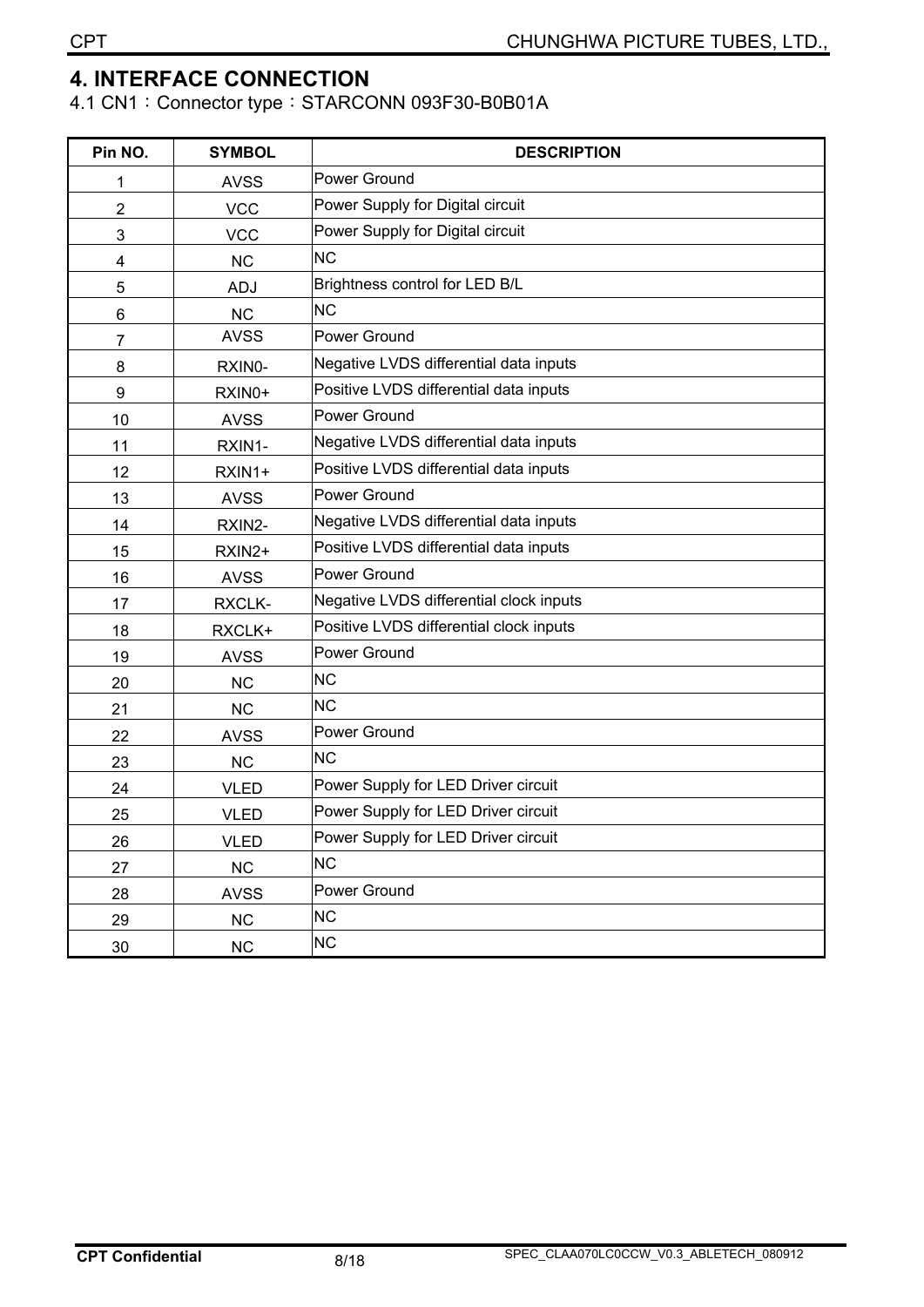#### [Note]

1).ADJ adjust brightness to control Pin  $\cdot$  Pulse duty the bigger the brighter.



3) AVSS Pin must ground contact, can not be floating.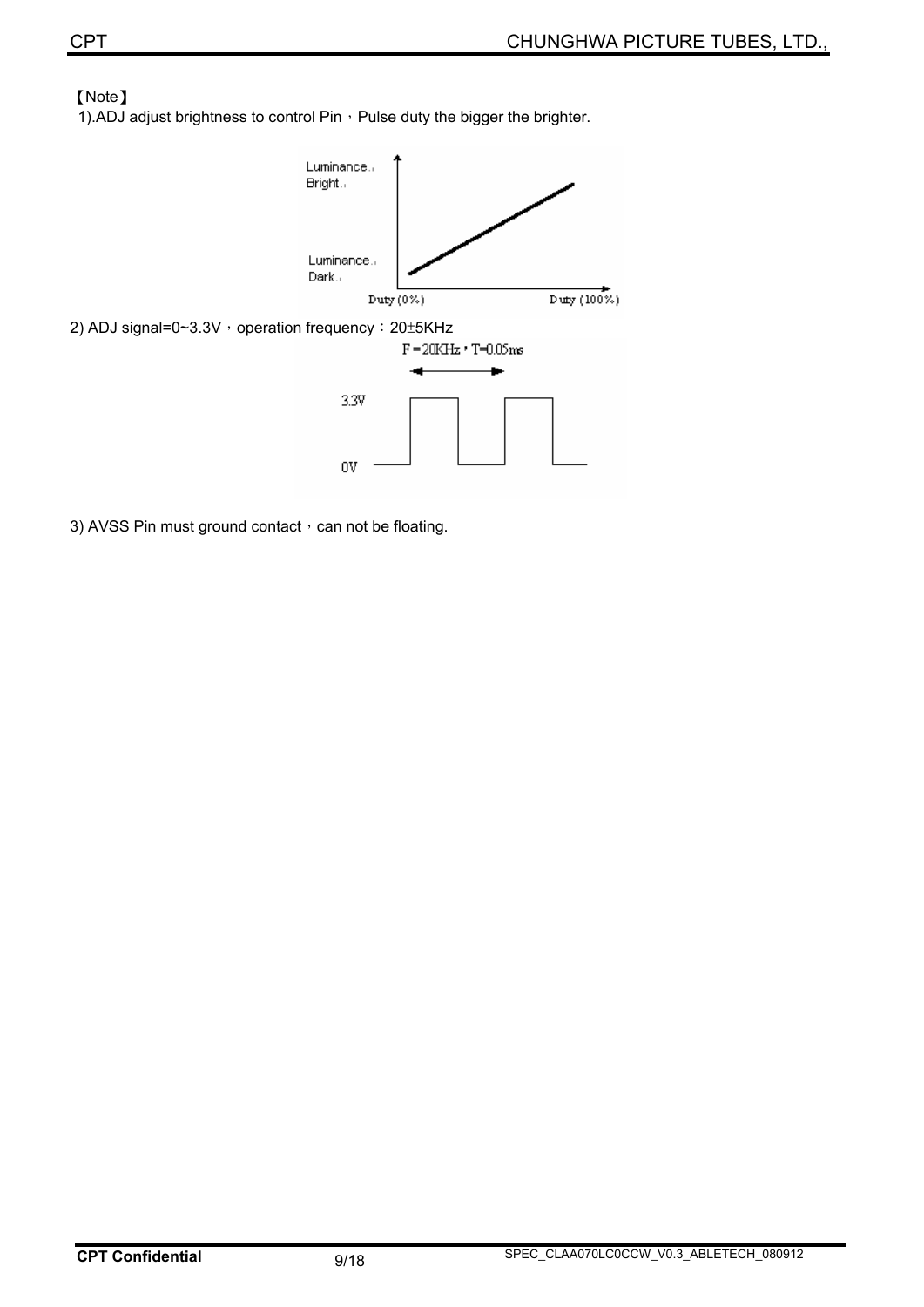# **5. INPUT SIGNAL(DE ONLY MODE)**

|             |            | <b>Item</b>                  | Symbol          | Min | Тур | <b>Max</b> | <b>Unit</b> |
|-------------|------------|------------------------------|-----------------|-----|-----|------------|-------------|
|             |            | <b>CLK Frequency</b>         | fCLKin          | 25  | 27  | 32         | <b>MHz</b>  |
|             |            | Horizontal total Time        | īн              | 850 | 900 | 950        | tCLK        |
|             | Horizontal | Horizontal effective Time    | t <sub>HA</sub> | 800 | 800 | 800        | tCLK        |
|             |            | <b>Horizontal Blank Time</b> | t <sub>нв</sub> | 50  | 100 | 150        | tCLK        |
| <b>DENA</b> |            | Frame                        | fV              | 55  | 60  | 65         | Hz          |
|             | Vertical   | <b>Vertical total Time</b>   | tv              | 490 | 500 | 520        | tн          |
|             |            | Vertical effectiveTime       | t <sub>VA</sub> | 480 | 480 | 480        | tн          |
|             |            | <b>Vertical Blank Time</b>   | t <sub>∨B</sub> | 10  | 20  | 40         | īн          |

#### 5.1 Timing Specification

#### 5.2 Timing sequence(Timing chart)

# 5.2.1 Horizontal Timing Sequence

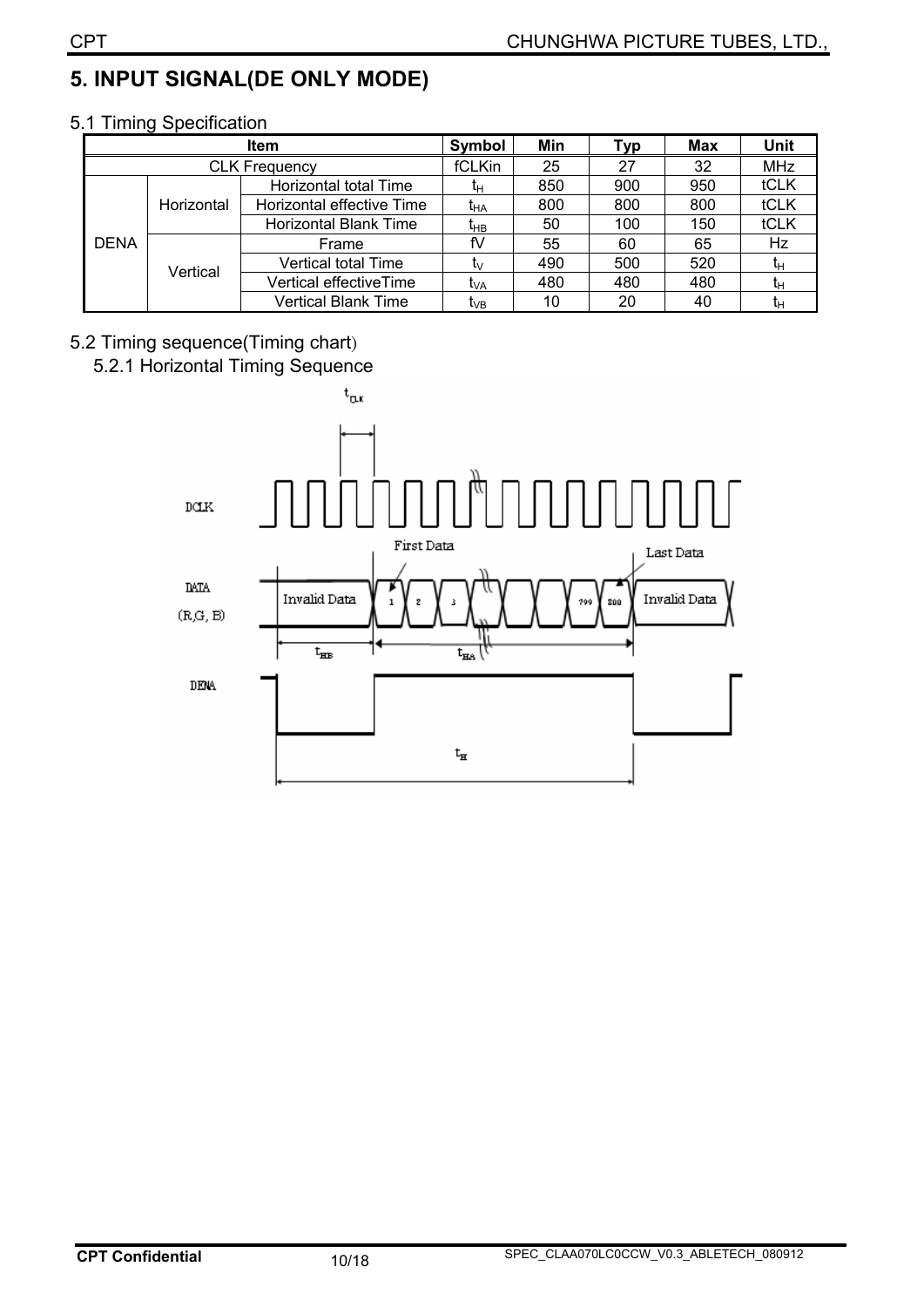#### 5.2.2 Vertical Timing Sequence



5.3 LVDS Input Data mapping

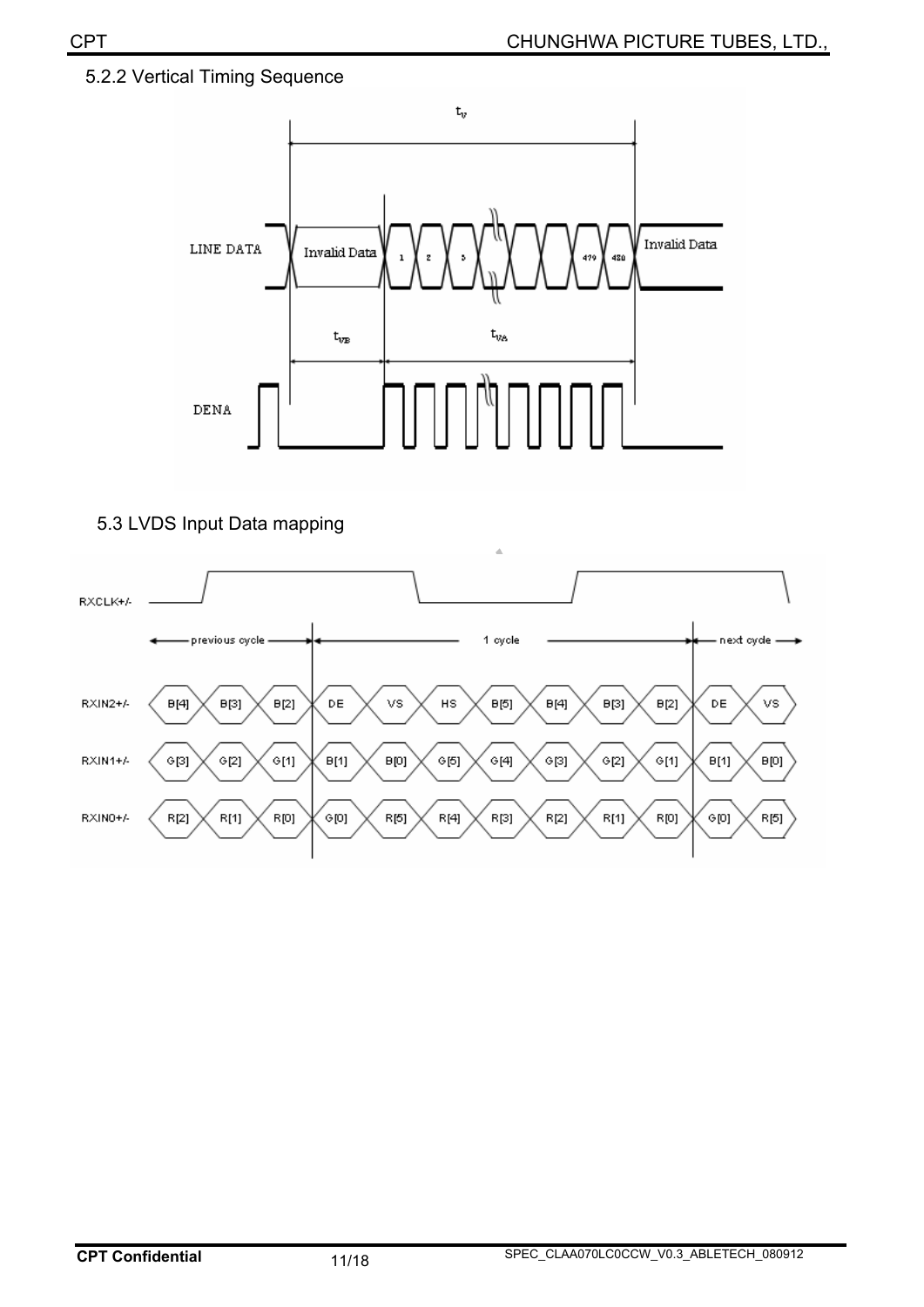#### 5.4 Color Data Assignment

| COLOR <sup></sup> | <b>INPUT</b>    | R DATA         |                  |              |             | <b>G DATA</b>    |                |                |                |                  |                | <b>B DATA</b>    |                |                |                  |                  |                  |              |                |
|-------------------|-----------------|----------------|------------------|--------------|-------------|------------------|----------------|----------------|----------------|------------------|----------------|------------------|----------------|----------------|------------------|------------------|------------------|--------------|----------------|
|                   | <b>DATA</b>     | R <sub>5</sub> | R4               | R3 R2        |             | R1               | R <sub>0</sub> | G <sub>5</sub> | G4             | G <sub>3</sub>   | G <sub>2</sub> | G <sub>1</sub>   | G <sub>0</sub> | <b>B5</b>      | <b>B4</b>        | B3 B2            |                  | <b>B1</b>    | B <sub>0</sub> |
|                   |                 | <b>MSB</b>     |                  |              |             |                  | <b>LSB</b>     | <b>MSB</b>     |                |                  |                |                  | <b>LSB</b>     | <b>MSB</b>     |                  |                  |                  |              | <b>LSB</b>     |
|                   | <b>BLACK</b>    | 0              | 0                | 0            | 0           | 0                | $\mathbf 0$    | 0              | $\mathbf 0$    | 0                | $\mathbf 0$    | $\mathbf 0$      | $\mathbf 0$    | $\mathbf 0$    | $\mathbf 0$      | 0                | 0                | 0            | $\pmb{0}$      |
|                   | RED(63)         | 1              | 1                | 1            | 1           | 1                | 1              | 0              | 0              | 0                | 0              | 0                | 0              | $\mathbf 0$    | 0                | 0                | 0                | 0            | 0              |
|                   | BASIC GREEN(63) | $\mathbf 0$    | $\overline{0}$   | 0            | 0           | 0                | $\mathbf 0$    | 1              | 1              | 1                | $\mathbf 1$    | 1                | 1              | $\overline{0}$ | $\overline{0}$   | 0                | $\mathbf 0$      | 0            | $\mathbf 0$    |
|                   | COLOR BLUE(63)  | 0              | 0                | 0            | 0           | 0                | 0              | 0              | $\mathbf 0$    | 0                | 0              | 0                | $\mathbf 0$    | 1              | 1                | 1                | 1                | 1            | 1              |
|                   | <b>CYAN</b>     | 0              | 0                | 0            | 0           | 0                | $\mathbf 0$    | 1              | 1              | 1                | 1              | 1                | 1              | 1              | 1                | 1                | 1                | 1            | 1              |
|                   | <b>MAGENTA</b>  | 1              | 1                | 1            | 1           | 1                | 1              | $\mathbf 0$    | $\overline{0}$ | $\mathbf 0$      | $\mathbf 0$    | $\mathbf 0$      | $\overline{0}$ | 1              | 1                | 1                | 1                | 1            | 1              |
|                   | YELLOW          | 1              | 1                | 1            | 1           | 1                | 1              | 1              | 1              | 1                | 1              | 1                | 1              | $\mathbf 0$    | 0                | 0                | 0                | 0            | $\mathbf 0$    |
|                   | <b>WHITE</b>    | 1              | 1                | 1            | 1           | 1                | 1              | 1              | 1              | 1                | 1              | 1                | 1              | 1              | 1                | 1                | 1                | 1            | 1              |
|                   | RED(0)          | $\mathbf 0$    | 0                | 0            | 0           | 0                | $\mathbf 0$    | $\mathbf 0$    | 0              | 0                | 0              | 0                | 0              | 0              | 0                | 0                | 0                | 0            | 0              |
|                   | RED(1)          | 0              | 0                | 0            | $\mathbf 0$ | 0                | 1              | $\mathbf 0$    | $\mathbf 0$    | 0                | $\mathbf 0$    | $\mathbf 0$      | 0              | $\overline{0}$ | $\mathbf 0$      | $\mathbf 0$      | $\mathbf 0$      | 0            | $\pmb{0}$      |
|                   | RED(2)          | 0              | 0                | 0            | 0           | 1                | $\mathbf 0$    | $\mathbf 0$    | $\mathbf 0$    | 0                | $\overline{0}$ | 0                | $\overline{0}$ | 0              | 0                | 0                | 0                | 0            | $\mathbf 0$    |
| <b>RED</b>        |                 |                |                  |              |             |                  |                |                |                |                  |                |                  |                |                |                  |                  |                  |              |                |
|                   |                 |                |                  |              |             |                  |                |                |                |                  |                |                  |                |                |                  |                  |                  |              |                |
|                   | <b>RED(62)</b>  | 1              | 1                | $\mathbf{1}$ | 1           | 1                | $\mathbf 0$    | $\mathbf 0$    | $\mathbf 0$    | $\boldsymbol{0}$ | $\mathbf 0$    | $\mathbf 0$      | 0              | $\mathbf 0$    | $\mathbf 0$      | $\boldsymbol{0}$ | $\mathbf 0$      | 0            | $\pmb{0}$      |
|                   | RED(63)         | 1              | 1                | 1            | 1           | 1                | 1              | 0              | 0              | 0                | 0              | 0                | $\mathbf 0$    | 0              | 0                | 0                | 0                | 0            | $\pmb{0}$      |
|                   | GREEN(0)        | 0              | 0                | 0            | 0           | 0                | 0              | 0              | 0              | 0                | 0              | 0                | 0              | 0              | 0                | 0                | 0                | 0            | 0              |
|                   | GREEN(1)        | $\mathbf 0$    | 0                | $\mathbf 0$  | $\mathbf 0$ | $\mathbf 0$      | $\mathbf 0$    | $\mathbf 0$    | 0              | $\mathbf 0$      | $\mathbf 0$    | $\mathbf 0$      | 1              | $\overline{0}$ | $\mathbf 0$      | $\mathbf 0$      | $\mathbf 0$      | 0            | $\mathbf 0$    |
|                   | GREEN(2)        | 0              | $\overline{0}$   | 0            | 0           | 0                | $\mathbf 0$    | $\mathbf 0$    | $\mathbf 0$    | 0                | $\overline{0}$ | 1                | 0              | 0              | $\mathbf 0$      | 0                | $\mathbf 0$      | 0            | $\mathbf 0$    |
| <b>GREEN</b>      |                 |                |                  |              |             |                  |                |                |                |                  |                |                  |                |                |                  |                  |                  |              |                |
|                   |                 |                |                  |              |             |                  |                |                |                |                  |                |                  |                |                |                  |                  |                  |              |                |
|                   | GREEN(62)       | 0              | 0                | $\mathbf 0$  | $\mathbf 0$ | 0                | $\mathbf 0$    | 1              | 1              | 1                | 1              | 1                | $\overline{0}$ | $\overline{0}$ | $\mathbf 0$      | 0                | $\mathbf 0$      | 0            | $\mathbf 0$    |
|                   | GREEN(63)       | 0              | 0                | 0            | 0           | 0                | 0              | 1              | 1              | 1                | 1              | 1                | 1              | 0              | 0                | 0                | 0                | 0            | $\pmb{0}$      |
|                   | BLUE(0)         | 0              | 0                | 0            | 0           | 0                | 0              | 0              | 0              | 0                | 0              | 0                | 0              | $\mathbf 0$    | $\mathbf 0$      | 0                | 0                | 0            | 0              |
|                   | BLUE(1)         | 0              | 0                | 0            | 0           | 0                | $\mathbf 0$    | 0              | 0              | 0                | 0              | 0                | 0              | 0              | 0                | 0                | $\mathbf 0$      | 0            | 1              |
|                   | BLUE(2)         | $\mathbf 0$    | 0                | $\pmb{0}$    | $\mathbf 0$ | $\boldsymbol{0}$ | 0              | $\mathbf 0$    | $\mathbf 0$    | $\boldsymbol{0}$ | $\mathbf 0$    | $\boldsymbol{0}$ | $\pmb{0}$      | 0              | $\boldsymbol{0}$ | $\boldsymbol{0}$ | $\boldsymbol{0}$ | 1            | 0              |
| <b>BLUE</b>       |                 |                |                  |              |             |                  |                |                |                |                  |                |                  |                |                |                  |                  |                  |              |                |
|                   |                 |                |                  |              |             |                  |                |                |                |                  |                |                  |                |                |                  |                  |                  |              |                |
|                   | <b>BLUE(62)</b> | $\pmb{0}$      | $\pmb{0}$        | $\pmb{0}$    | $\pmb{0}$   | $\pmb{0}$        | $\pmb{0}$      | $\pmb{0}$      | $\pmb{0}$      | $\pmb{0}$        | $\pmb{0}$      | $\pmb{0}$        | $\pmb{0}$      | 1              | $\mathbf{1}$     | $\mathbf 1$      | $\mathbf 1$      | $\mathbf{1}$ | $\pmb{0}$      |
|                   | <b>BLUE(63)</b> | $\pmb{0}$      | $\mathbf 0$<br>÷ | $\pmb{0}$    | $\pmb{0}$   | $\mathbf 0$      | 0              | $\pmb{0}$      | $\pmb{0}$      | $\mathbf 0$      | $\pmb{0}$      | $\mathbf 0$      | $\pmb{0}$      | 1              | $\mathbf 1$      | $\mathbf 1$      | $\mathbf{1}$     | $\mathbf{1}$ | 1              |

[Note1] Definition of Gray Scale

color(n): n is series of Gray Scale. The more n value is the bright Gray Scale.

[Note2] Data:1-High,0-Low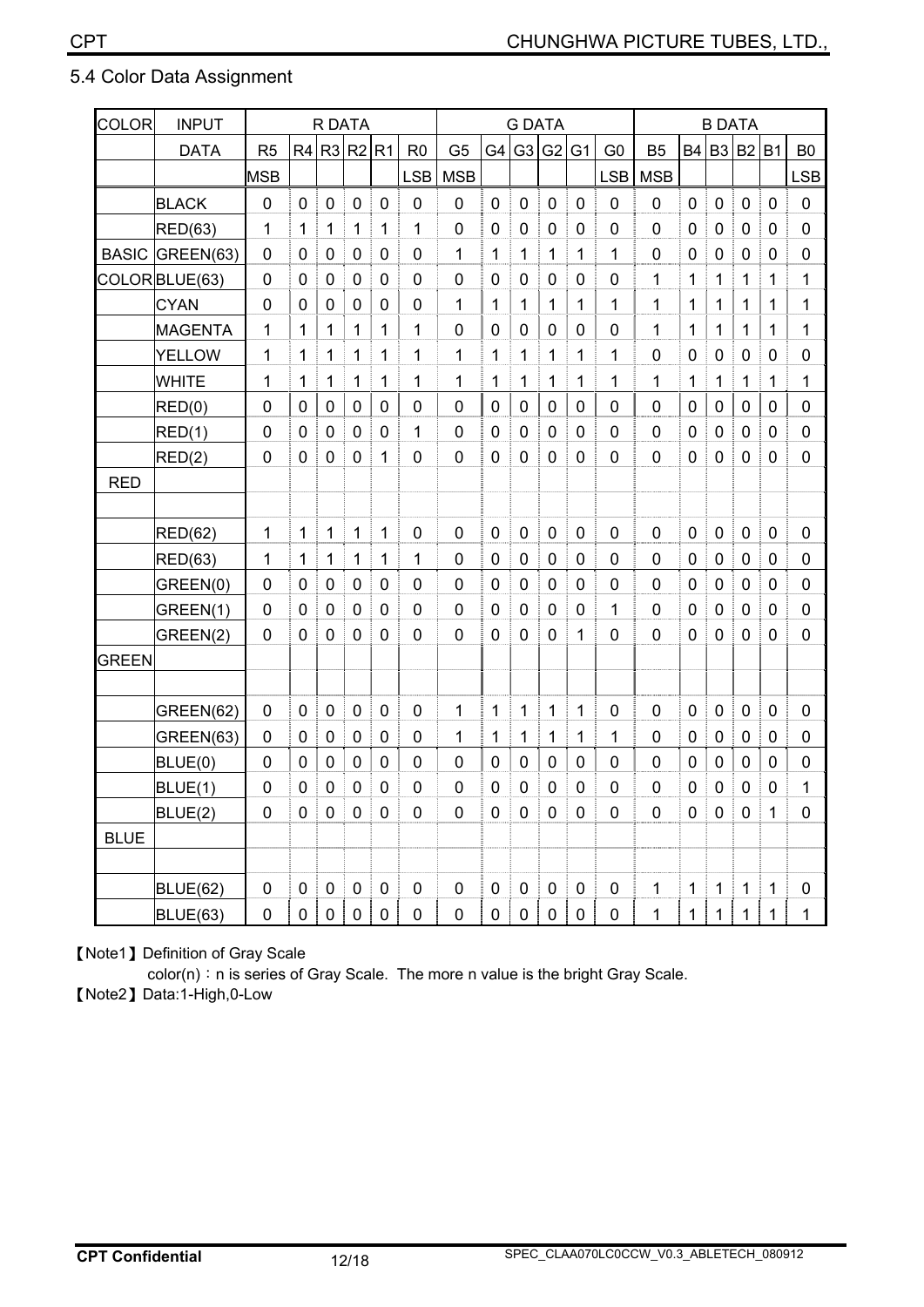# **6. BLOCK DIAGRAM**

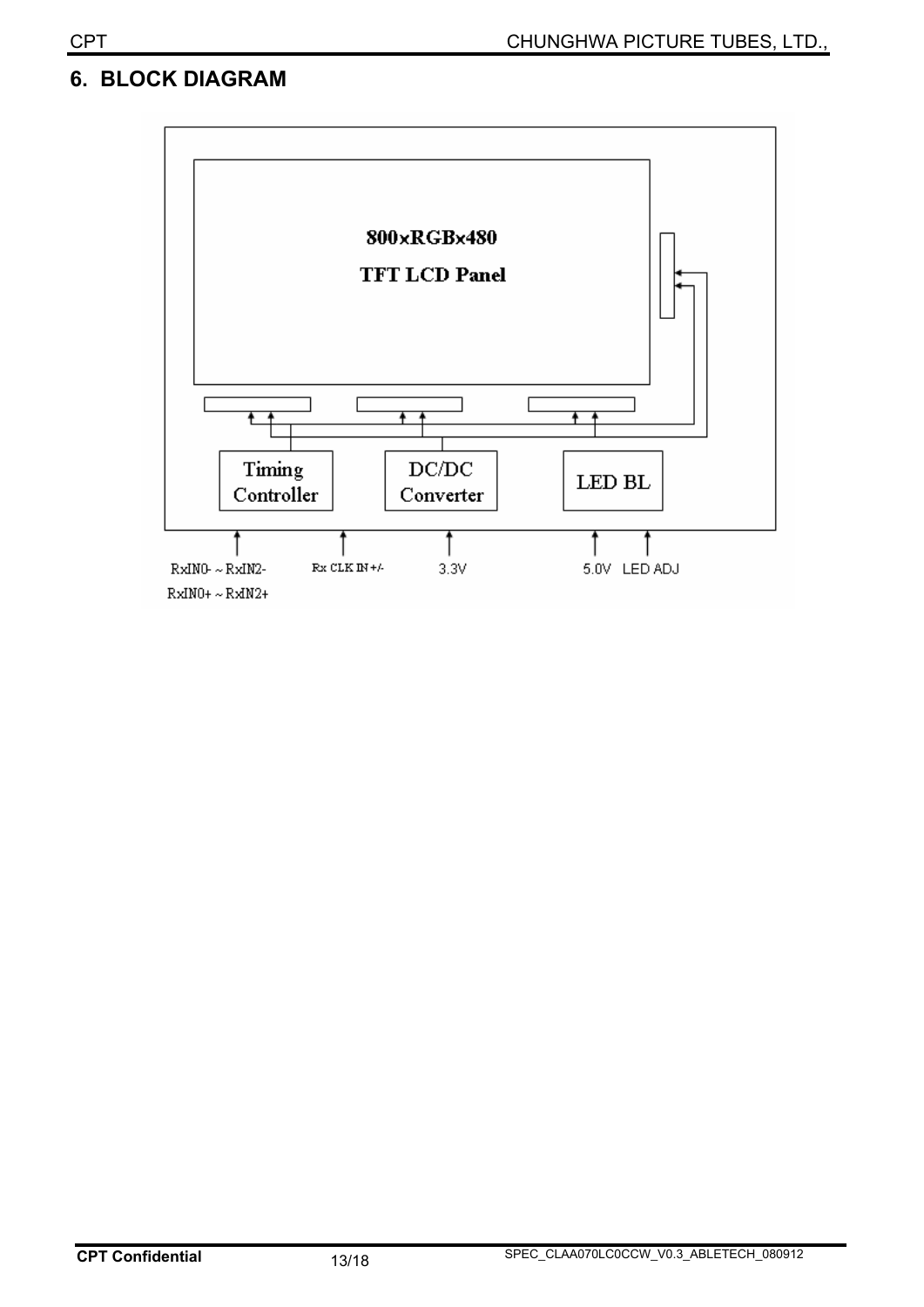# **7. MECHANICAL DIMENSION**

### 7.1 Front Side [Unit : mm]





Remark: Un-indication tolerance is  $\pm$  0.3mm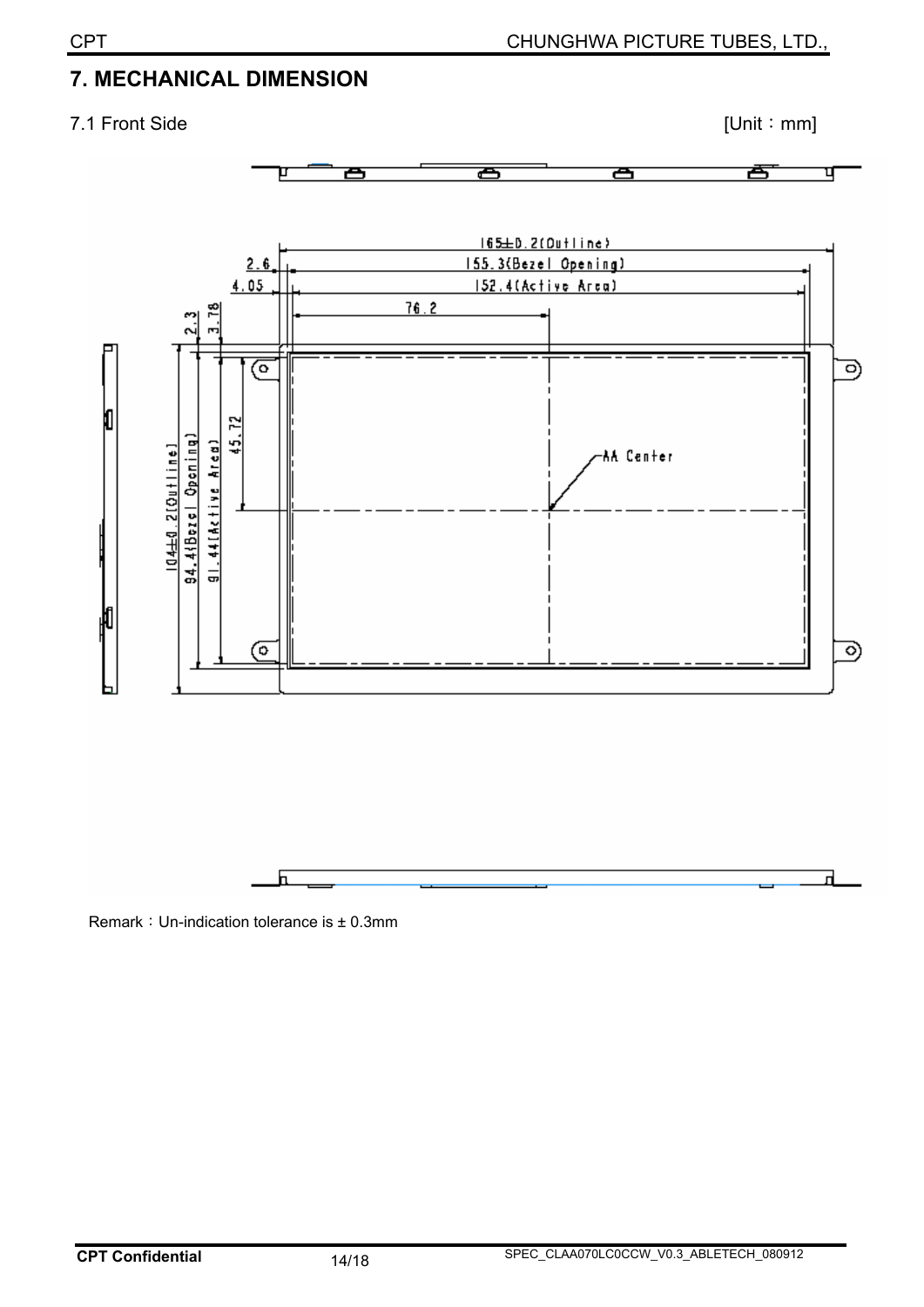#### 7.2 Rear Side

 $[Unit : mm]$ 



DETAIL A<br>(\$=2/1) Remark: Un-indication tolerance is ±0.3mm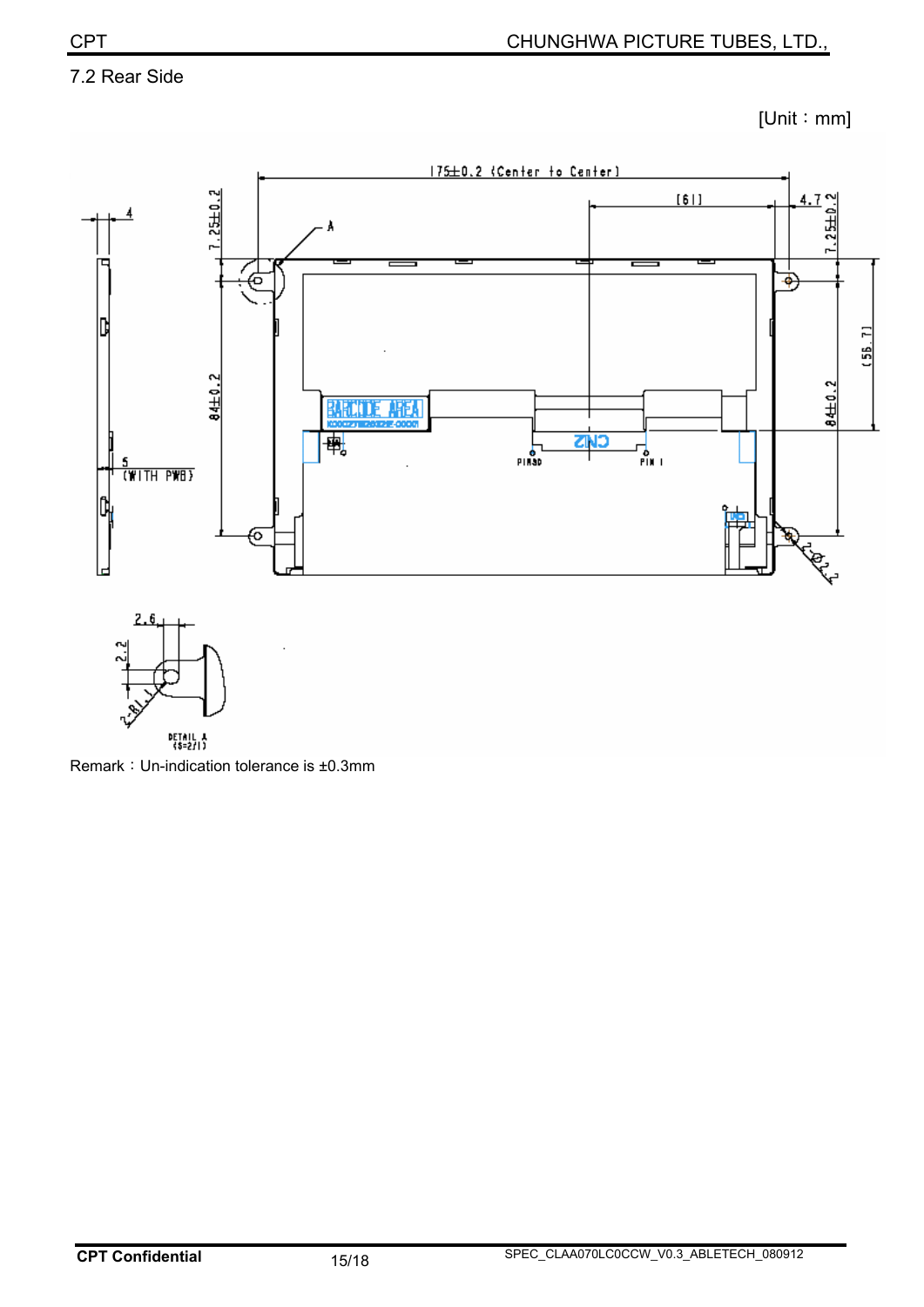# **8. OPTICAL CHARACTERISTICS**

| <b>ITEM</b>                             |             | <b>SYMBOL</b> | <b>CONDITION</b>       | MIN.           | TYP.           | MAX.           | <b>UNIT</b>     | Remarks     |
|-----------------------------------------|-------------|---------------|------------------------|----------------|----------------|----------------|-----------------|-------------|
| <b>Constrast Ratio</b>                  |             | CR            | Point-5                | 300            | 400            |                |                 | $*1)*2)*3)$ |
| Luminance                               |             | Lw            | Point-5                | 198            | 220            | --             | $\text{cd/m}^2$ | $*1)*3)$    |
| Luminance Uniformity                    |             | ΔL            |                        | 70             | 80             | --             | %               | $*1)*3)$    |
| <b>Response Time</b><br>(White - Black) |             | Tr+ Tf        | Point-5                |                | 20             | 30             | ms              | $*1)*3*5)$  |
| Viewing Angle                           | Horizontal  |               | $CR \ge 10$<br>Point-5 | 120            | 140            | --             | $\circ$         | $*1)*2)*4)$ |
|                                         | Vertical    |               |                        | 90             | 110            | --             | $\circ$         | $*1)*2)*4)$ |
| Color<br>Coordinate                     | White       | Wx<br>Wy      | Point-5                | 0.273<br>0.289 | 0.313<br>0.329 | 0.353<br>0.369 |                 | $*1)*3)$    |
|                                         | Red         | Rx<br>Ry      |                        | 0.535<br>0.292 | 0.575<br>0.332 | 0.615<br>0.372 |                 |             |
|                                         | Green       | Gx<br>Gy      |                        | 0.290<br>0.525 | 0.330<br>0.565 | 0.370<br>0.605 |                 |             |
|                                         | <b>Blue</b> | Bx<br>By      |                        | 0.110<br>0.080 | 0.150<br>0.120 | 0.190<br>0.160 |                 |             |

Remark<sub>s</sub>:

\*1)Measure condition:  $25^\circ C \pm 2^\circ C$ , 60±10%RH, under10 Lux in the dark room.BM-5A (TOPCON), viewing angle $2^\circ \cdot \text{VCC}=3.3\text{V} \cdot \text{VDD}=5\text{V}$ .



\*2) Definition of contrast ratio:

Contrast Ratio (CR)= (White) Luminance of ON ÷ (Black) Luminance of OFF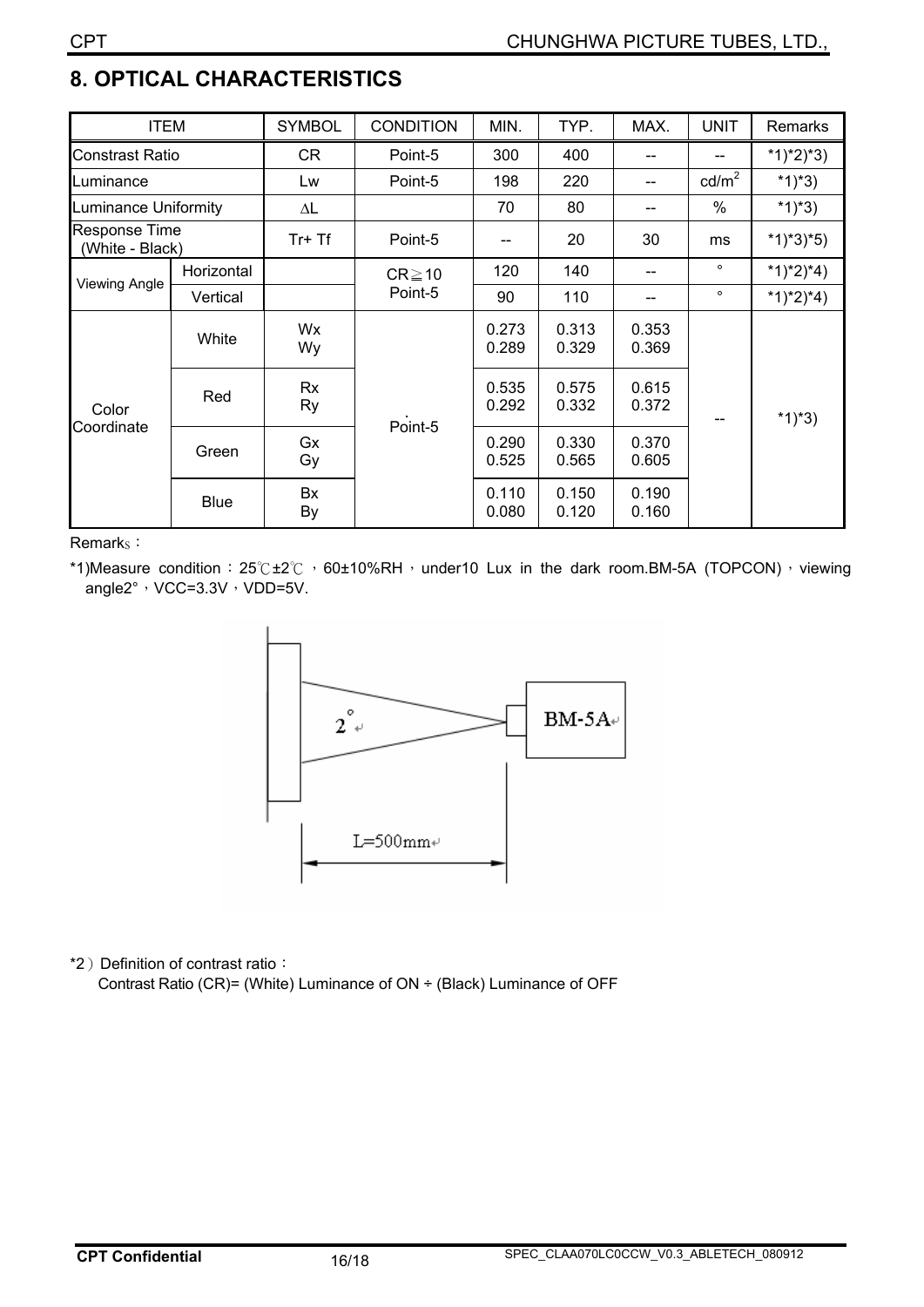\*3) Definition of luminance: Measure white luminance on the point 5 as figure 8-1. Definition of Luminance Uniformity: Measure white luminance on the point1~9 as figure8-1.  $\triangle$ L = [L(MIN)/L(MAX)]×100%



Fig8-1 Measuring point

\*4) Definition of Viewing Angle( $\theta, \psi$ ),refer to Fig8-2 as below :



Fig 8-2 Definition of Viewing Angle

\*5) Definition of Response Time.(White-Black)



Fig8-3 Definition of Response Time(White-Black)